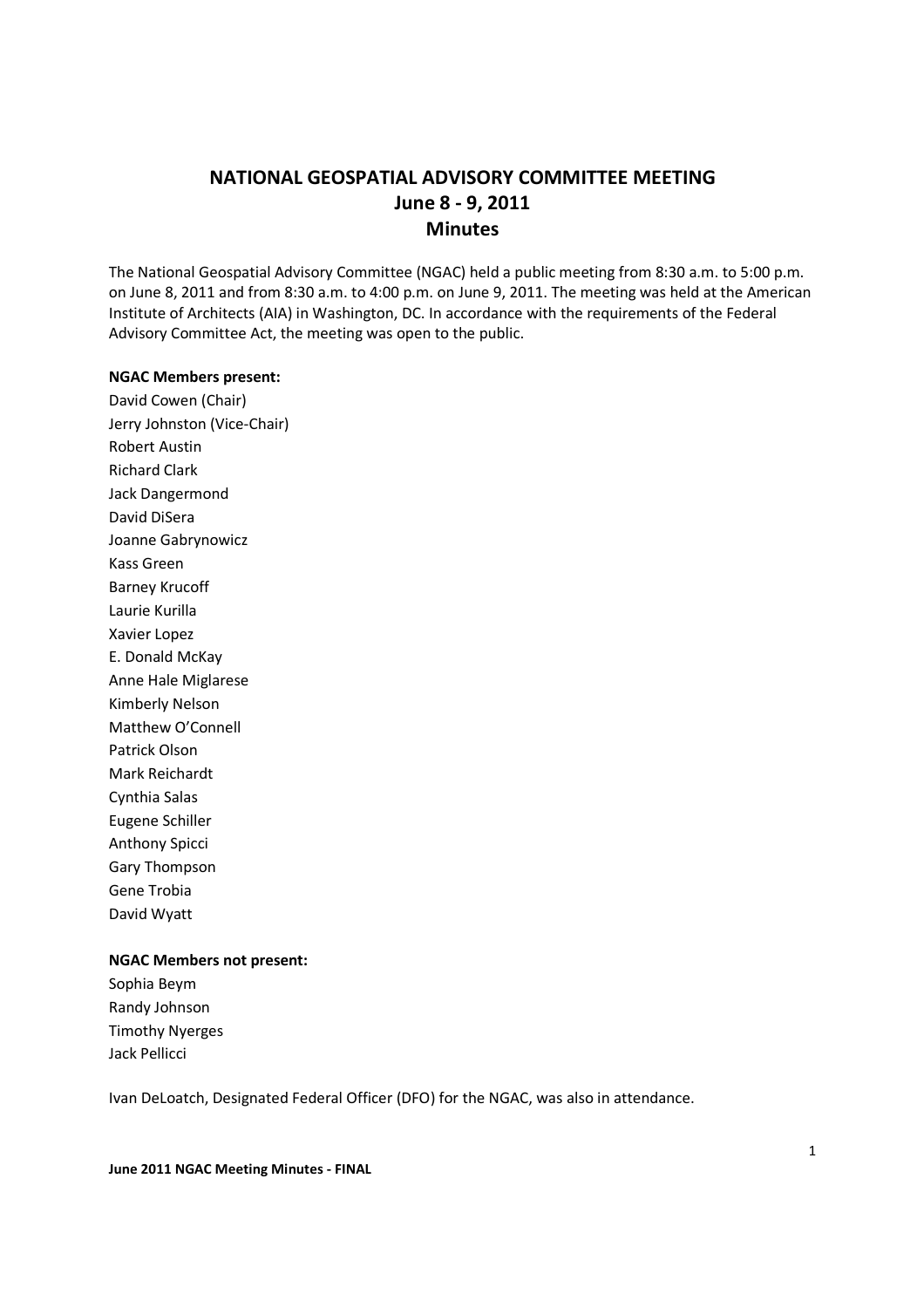#### **Other Attendees:**

Cliff Allison (NAVTEQ), Felix Ammah-Tagoe (E-Ternational Research Consulting), Acqunetta Anderson (Benjamin Harrison Society), Juliana Blackwell (NOAA), Raphael Bostic (HUD), Nancy Brelos (Pictometry), Bill Burgess (NSGIC), John Byrd (MAPPS), Anne Castle (DOI), Dan Cotter (DHS), Pat Cummens (ESRI), Mark DeMulder (USGS), Peter Folger (CRS), Brady Foust (CoreLogic), Randy Fusaro (Census), Tricia Gibbons (LEAD Alliance), Leslie Godwin (Census), Greg Hanks, Jr. (Census), Stuart Irby (Census), Dennis Klein (Boundary Solutions), Roy Kolstad (NAVTEQ), Jim Kwolek (NGA), Roxanne Lamb (FGDC), Butch Lazorchak (Library of Congress), Steve Lewis (US-DOT), Stephen Lowe (USDA), Vicki Lukas (USGS), Arista Maher (FGDC), John Mahoney (FGDC), Jeremy McHugh (NOAA), Sarah O'Connor (NOAA), Robin Parrish (Invitia), Edgar Pedroza (DOI), Milo Robinson (DOI), Tom Roff (US-DOT), Chad Rogers (DOI), Ken Shaffer (FGDC), Vaishal Sheth (FGDC), Howard Shuster (CoreLogic), Patricia Solano (KSI), Jon Sperling (HUD), Larry Sugarbaker (USGS), Tim Trainor (Census), Dick Vraga (USGS), Steve Wallach (GeoEye).

### **WEDNESDAY, JUNE 8:**

### **Call to Order and Welcome**

Dr. David Cowen, the NGAC Chair, called the meeting to order at 8:30 a.m., welcomed the committee members and audience to the meeting, summarized the meeting agenda, and asked members and attendees to introduce themselves.

### **Review and Adoption of March 2011 Meeting Minutes**

Dr. Cowen reviewed the draft minutes of the March 17-18, 2011 NGAC meeting and called for approval.

**DECISION:** The NGAC adopted the minutes of the March 2011 meeting, with minor corrections.

Dr. Cowen provided brief introductory remarks, including a "top 10" list of recent geospatial/mapping developments. Dr. Cowen then introduced Anne Castle, the Assistant Secretary of Water and Science at the Department of the Interior, who also serves as Chair of the Federal Geographic Data Committee (FGDC) Steering Committee.

#### **Leadership Dialogue**

Ms. Castle welcomed the members and said that she was pleased the NGAC meeting was being held concurrent with the meeting of the FGDC Steering Committee held on June 7. She noted that the interaction and cross-fertilization of ideas through collaborating with each other is a primary benefit of the NGAC. Ms. Castle discussed the outcomes and results of the Steering Committee meeting. Her observations included the following:

- The Steering Committee can play a key role in addressing the geospatial aspects of the Administration's IT Reform initiative. Through seeking enterprise approaches and taking advantage of opportunities like cloud computing, agencies can realize efficiencies while still providing innovative ways to provide excellent service to the public.
- The Steering Committee will be the focal point to reach agreement on a path forward for the Geospatial Platform initiative. The Platform is an excellent example of how agencies can provide effective and cost-efficient services through interagency, enterprise approaches.
- The FGDC plans to actively engage the NGAC in providing advice and recommendations on the issues that have been identified in the FGDC guidance to the NGAC.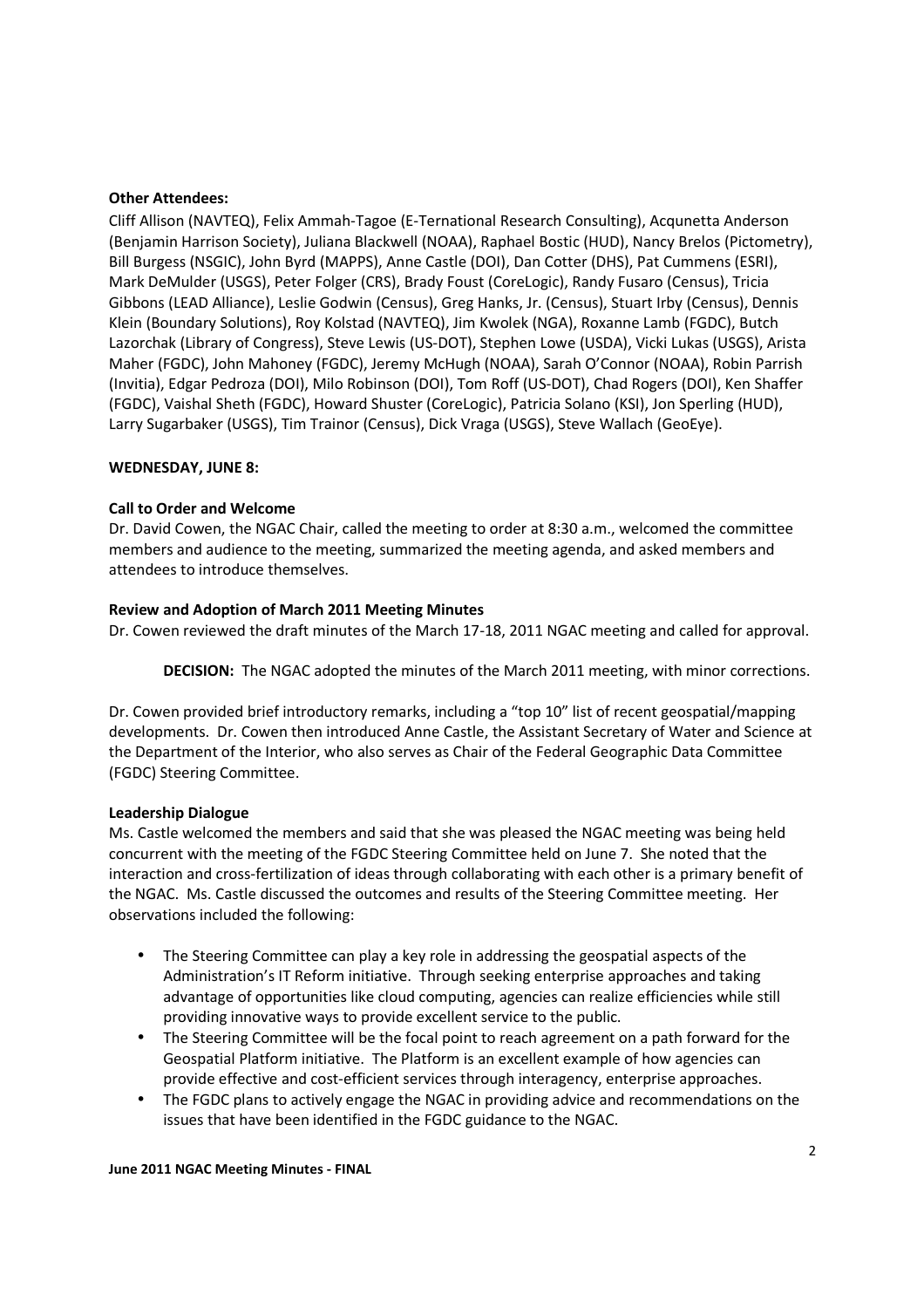• Other critical issues for the Steering Committee to address include the implementation of the new Supplemental Guidance to Circular A-16, and proposed revisions to the A-16 data themes.

Ms. Castle also noted that the FGDC will provide a summary of FGDC actions taken in response to the recommendations that have been provided by the NGAC. She emphasized that FGDC is committed to a productive dialogue and collaborative relationship with the NGAC.

Ms. Castle also reviewed the topics that she discussed during the March 2011 meeting of the NGAC. She noted that the guidance that was provided for the NGAC's activities is very well aligned with the goals and objectives of the Department of the Interior and the Administration. She indicated that the FGDC is looking to the NGAC to help identify creative and innovative opportunities to address these issues. She mentioned areas where FGDC can benefit from NGAC advice and recommendations, including the following:

- Advice and guidance on how to build a robust data integration platform.
- Advice on how to leverage public-private partnerships to fill critical data gaps and leverage scarce resources.
- Feedback on how to incorporate geospatial education and workforce development issues into the Science, Technology, Engineering, and Mathematics (STEM) education initiative.

Ms. Castle reminded NGAC members that at the March meeting, she spoke about the general vision for utilizing NGAC and Steering Committee to address the geospatial aspects of the Administration's IT reform initiative. Federal agencies and local and state governments are currently facing difficult budget situations. She remarked that it is not a question of "belt-tightening" anymore; rather, it is about what services it is appropriate and possible for the Federal government to provide. She urged NGAC members to think within this context with respect to recommendations to the FGDC. She emphasized the need to be realistic about funding. She highlighted the need to use technologies like cloud computing to reduce costs.

Ms. Castle also provided an update on the President's budget initiative for a National Land Imaging program to continue the Landsat missions. She indicated that the resolution adopted by the NGAC in support of this initiative has been very helpful. She said that it was gratifying to see that the Committee concurs with the need to continue and support this invaluable resource.

Ms. Castle asked for feedback about the progress the committee is making, reactions to the Steering Committee meeting, and suggestions on how to improve communication and collaboration. She engaged the committee members in a discussion about a variety of issues and topics.

**ACTION:** FGDC will report back to NGAC on the status of and actions taken in response to previous NGAC recommendations.

**ACTION:** The FGDC Secretariat and Executive Committee will meet with FGDC Chair Anne Castle and OMB to discuss follow-up actions related to the June FGDC Steering Committee meeting and NGAC meeting.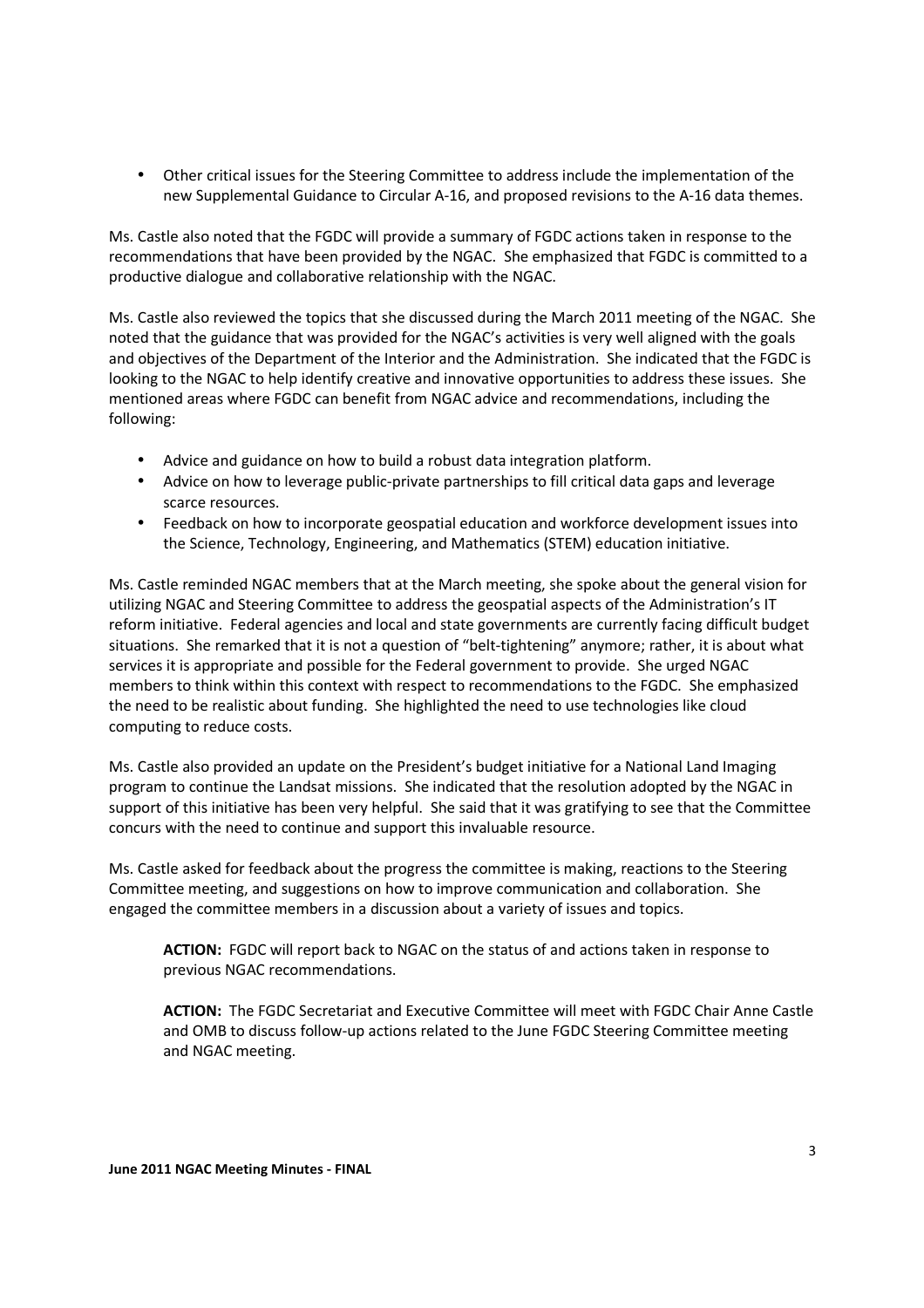#### **FGDC Update**

Ivan DeLoatch provided a report on the recent activities of the FGDC. Highlights included the following:

#### Geolocation Privacy

Mr. DeLoatch noted that FGDC staff arranged a meeting on April 27 between Federal Trade Commission Staff (FTC) staff, COGO and NGAC members, and FGDC Executive Committee members to discuss the draft FTC staff report, "Protecting Consumer Privacy in an Era of Rapid Change: A Proposed Framework for Businesses and Policymakers." The issue of "Precise Geolocation Data" is addressed in report, but not defined. At the meeting, the participants shared information and agreed to communicate and collaborate.

#### A-16 Supplemental Guidance/ Data Themes for Portfolio Management

Mr. DeLoatch discussed the OMB Circular A-16 Supplemental Guidance, which was issued by OMB in November 2010. The Guidance addressed the following topics: portfolio management, National Geospatial Data Assets, roles and responsibilities, data lifecycles, and investment evaluation strategies. Mr. DeLoatch noted that the FGDC is in the process of developing implementation guidance to agencies, and will keep the NGAC apprised as this effort is implemented.

#### Geospatial Line of Business and Geospatial Platform

Mr. DeLoatch provided a status report on the development of the Geospatial Platform initiative, including development of a notional architecture and collaboration with GSA in the development of initial operational capabilities. He reviewed the discussion at the FGDC Steering Committee meeting on June 7 regarding the development of a paper outlining the business value of the Platform. Mr. DeLoatch also provided an overview of next steps for Platform development.

#### Geospatial Standards

Mr. DeLoatch noted that the FGDC has endorsed the United States Thoroughfare, Landmark, and Postal Address Data Standard. The Standard provides a data content, classification, quality, and exchange standard for thoroughfare, landmark, and postal addresses, and for address reference systems. Mr. DeLoatch thanked the agencies and individuals who worked on this effort. He also noted that the FGDC Standards Working Group has recommended the Federal Trails Data Standard (FTDS) for endorsement. Mr. DeLoatch also indicated that the FGDC produces a monthly standards update report at: http://www.fgdc.gov/standards

#### Questionnaire on Agency Use of Address Data Files

Mr. DeLoatch said that a team led by Randy Fusaro (Census) and Jon Sperling (HUD) has developed a questionnaire on agency use of address data files to better understand the extent of duplication of expenditure of funds and needs for address information at the Federal level. Results of the questionnaire will be provided to FGDC and NGAC members upon completion.

#### **Transportation for the Nation**

Steve Lewis, U.S. Department of Transportation (US-DOT), gave an update on the Transportation for the Nation (TFTN) initiative. Mr. Lewis provided background information on the history of TFTN, and he described the TFTN concept, "Creation and maintenance of high-quality, nationwide transportation data that is in the public domain." He described the project structure and the composition of the project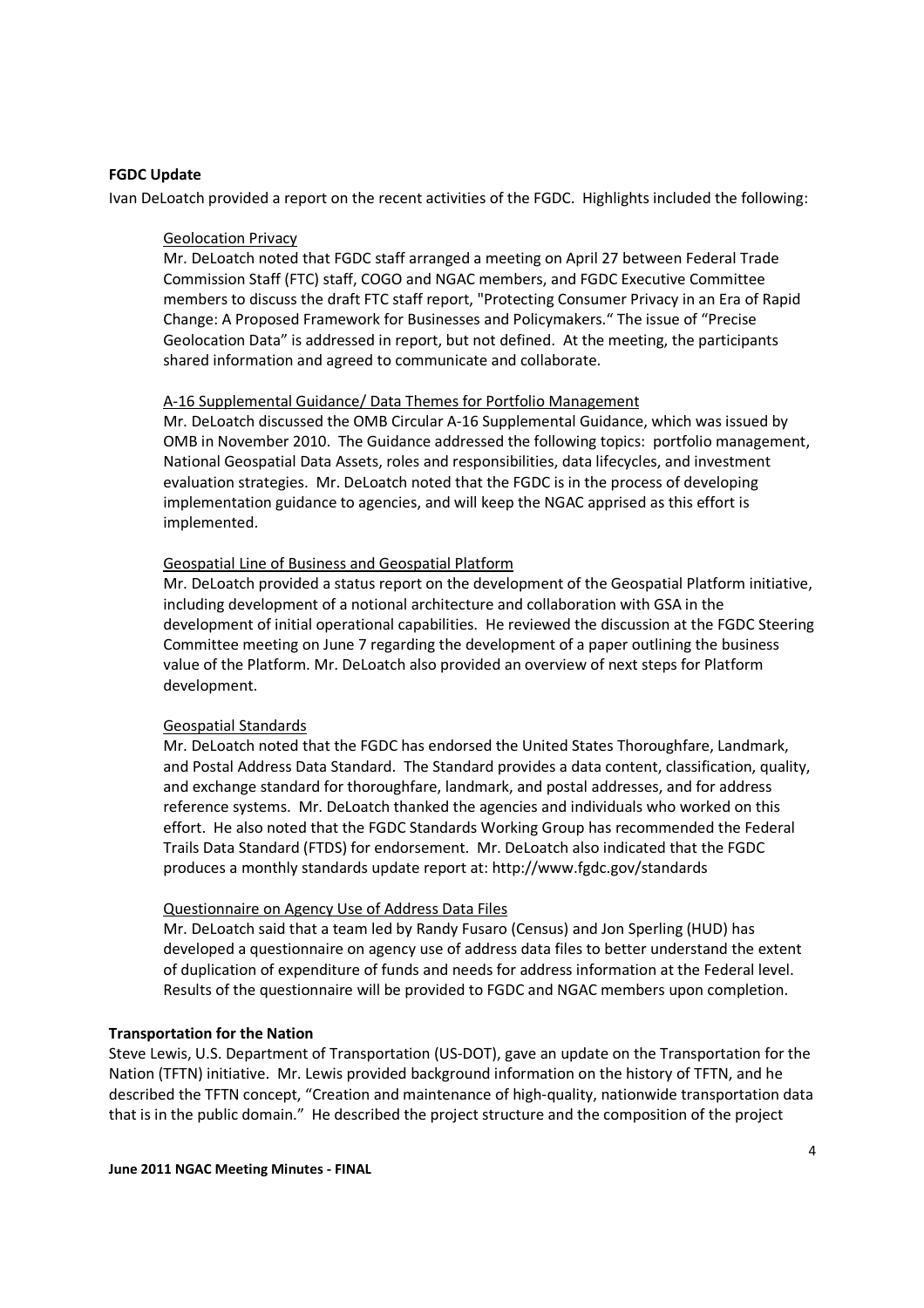team, and he provided an overview of the strategic planning effort. The planning effort has included the following components:

- Identifying and engaging stakeholders
- Defining requirements, challenges and opportunities
- Documenting progress already made, including existing datasets, best practices, and new ideas
- Exploring implementation issues
- Evaluating funding sources

Mr. Lewis described key findings of the planning effort, including the following:

- Strong support for the concept of TFTN
- A number of similar efforts are underway that would benefit from TFTN
- The issue of promoting safety could be a key to the success of TFTN

Mr. Lewis discussed next steps for TFTN, including public release of the final strategic plan and development of a business plan (including identification of cost and funding and more detailed design and prototyping). Mr. Lewis anticipates initial implementation during 2012.

## **Census Update**

Tim Trainor, the Chief of the Geography Division at the U.S. Census Bureau, provided an overview of the Census Bureau's Geographic Support System (GSS) Initiative. The GSS Initiative is an integrated program of improved address coverage, continual spatial feature updates, and enhanced quality assessment and measurement. Under GSS, all activities will contribute to Master Address File (MAF) and TIGER database improvement. The initiative builds on the accomplishments of this decade's MAF/TIGER Enhancement Program (MTEP). The initiative will support 1) The goal of a targeted (vs. nationwide) address canvassing for the 2020 Decennial Census, 2) Continual updates throughout the decade to support current surveys (e.g., American Community Survey), and 3) a budget increase over the Census Bureau's base Geographic Support System funding for a 10-year lifecycle program.

A key component of the initiative is an integrated program that utilizes partnerships for improved address coverage, continual spatial feature updates, and enhanced quality assessment and measurement. Key players in this initiative include Federal partners (USPS, USGS, NOAA/NGS, DHS, EPA), State partners, local partners, Tribal partners, contractor partners, and professional organizations. The focus in FY 2011 is on research and development activities. A set of working groups are developing standards that reflect requirements, evaluating current data, determining how partners will contribute data, and exploiting technology.

## **U.S. Geological Survey (USGS) Geospatial Update**

NGAC member Gary Thompson introduced Mark DeMulder and Larry Sugarbaker of the USGS National Geospatial Program (NGP), who provided presentations on recent NGP activities.

## The National Map Users' Conference

Mr. DeMulder provided a brief overview of the NGP programs and priorities, and he also reported on the results of the recent The National Map Users Conference. The Users Conference included over 400 participants from a variety of agencies and partner organizations. The conference provided the NGP with valuable feedback on partnership programs, partner needs, and opportunities for further collaboration.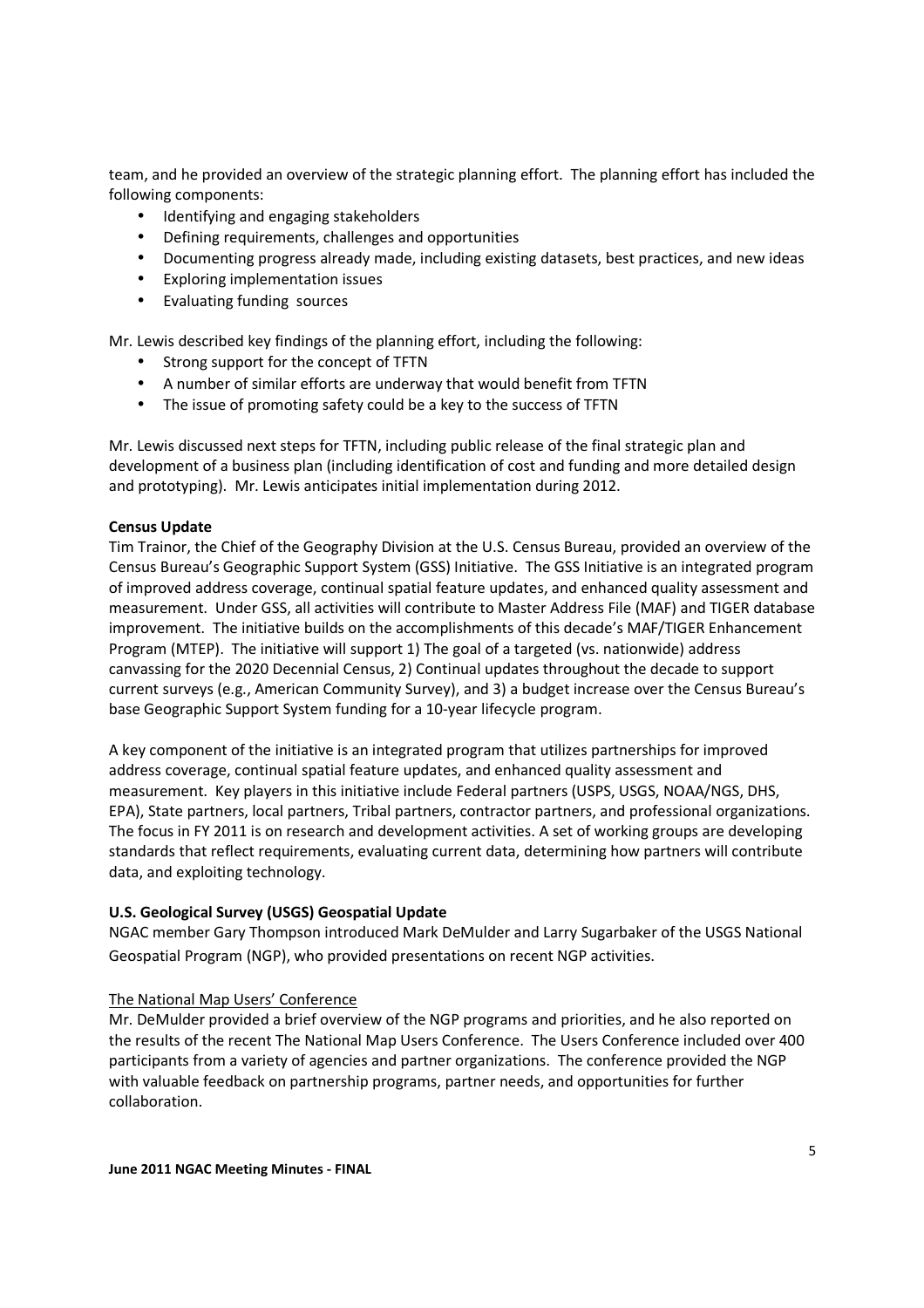### National Enhanced Elevation Assessment

Mr. Sugarbaker gave a report on the National Enhanced Elevation Assessment (NEEA). The sponsors of the NEEA are National Digital Elevation Program (NDEP) committee member agencies. The funding partners include USGS, NGA, FEMA, and NRCS. Other agencies, including NOAA, are providing in-kind support. Dewberry is the contractor for this project. There are many stakeholders of enhanced elevation data, including state, local, and Tribal governments. The NEEA's purpose is to identify business requirements and benefits for a national enhanced elevation data program and to develop program implementation alternatives. Key questions include: Is it more cost effective for the government to manage these activities within the context of a national program? Are there additional national or agency benefits derived from such a strategy? What does an optimized program look like? The assessment is scheduled to be completed in November 2011.

### **NGAC Action Plan – Subcommittee and Task Team Reports**

### Innovative Strategies

Bob Austin and Dave Cowen provided an update on the activities of the Innovative Strategies team. The team is developing a white paper to address the "Innovative Strategies for Geospatial Programs and Policies" component of the 2011 FGDC guidance to the NGAC. The team is incorporating information and materials developed through the session on interagency data sharing held at the March 2011 NGAC meeting, as well as from a variety of other sources. Mr. Austin and Dr. Cowen presented a draft outline for the white paper, and discussed plans to complete a draft for review by the committee at the October 2011 NGAC meeting. Next steps include the following:

- Review the body of knowledge from previous NGAC work
- Assess models of data sharing; incorporate information from Data Sharing Best Practices Summary Paper
- Review the GITA data sharing process; determine/define/document fundamentals to a "data sharing" program

**ACTION:** The NGAC Innovative Strategies task team will complete a draft white paper prior to the October 2011 NGAC meeting on innovative strategies for data sharing and data integration.

#### Geospatial Platform Subcommittee

Anne Miglarese provided a report on the activities of the Geospatial Platform Subcommittee. The role of the Subcommittee is to address current and future requests from the FGDC, including the following:

- What specific offerings (data, services, applications) are available from State/Regional/Local/Tribal governments that could be integrated with the Geospatial Platform?
- What incentives could the Federal government consider to encourage non-Federal contributions to the Platform?
- What are the best mechanisms for identifying ongoing requirements and potential contributions to the Platform from our State/Regional/Local/Tribal partners?

For next steps, the Subcommittee plans to address the following tasks:

- Incorporate information from Data Sharing Best Practices Summary Report into the Subcommittee's activities
- Assess Geospatial Platform business and financial models as they are developed and refined.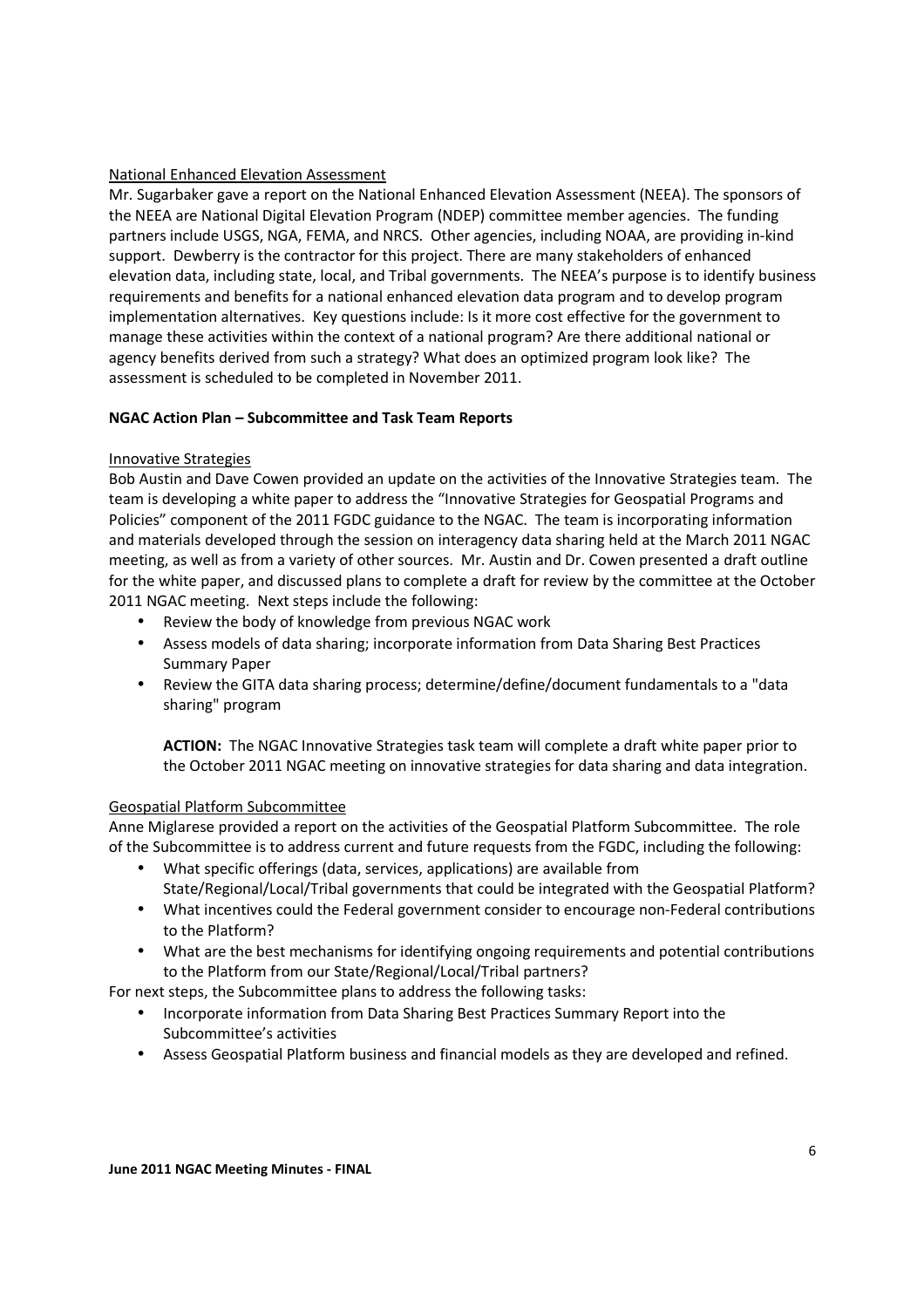#### Geospatial Workforce Subcommittee

Dave DiSera presented on the Geospatial Workforce Subcommittee. The purpose of the Subcommittee is as follows: "Provide recommendations on approaches to develop intergovernmental and publicprivate strategies to facilitate the development, training, and retention of a highly skilled workforce to meet the expanding geospatial needs of public and private-sector organizations. Examine opportunities for synergies with the Administration's Science, Technology, Engineering, and Mathematics (STEM) education initiatives." The Subcommittee is developing a draft white paper addressing these issues. The Subcommittee met on May 27 to review its draft Action Plan and to assign teams to complete the activities. The Subcommittee plans to provide the draft white paper to the full committee for review and discussion at the October 2011 NGAC meeting.

**ACTION:** The NGAC Workforce Development Subcommittee will complete a draft white paper prior to the October 2011 NGAC meeting on strategies to meet the expanding geospatial workforce needs of public and private-sector organizations.

### Emerging Technologies Subcommittee

Dick Clark and Xavier Lopez provided a report on the activities of the Emerging Technologies Subcommittee. Mr. Clark provided an update on the multi-State geospatial cloud services initiative being developed by several western States. The State consortium is planning to issue an RFP for cloud services later this year. Mr. Clark noted that the State of Utah will manage the RFP, using the Western States Contracting Association (WSCA) as the contracting vehicle. Mr. Clark indicated that he will keep the NGAC apprised of the status of this initiative.

Xavier Lopez provided additional remarks on the activities of the Emerging Technologies Subcommittee. He noted that Emerging Technology Subcommittee members recently participated in a joint call with the Geospatial Platform Subcommittee, and they will be working closely together in the future. The Subcommittee will provide insight on technical aspects of the Geospatial Platform as they arise

#### Tribal Subcommittee

David Wyatt presented on the Tribal Subcommittee. Current and planned activities include receiving more input from Tribes on DOI projects, and promoting government-to-government collaboration (i.e., fee to trust facilitation, Tribal boundary encroachment, cultural site protection, and FGDC cultural resources standards). Many Tribes have long-standing encroachments that have not yet been addressed. He noted that that cultural resource protection is a high priority for Tribes when considering land use issues.

## **NGAC Action Plan – Updates from NGAC Points-of-Contact (POCs)**

NGAC members provided brief updates on the programs for which they serve as Points-of-Contact (POCs). Reports included the following:

Bob Austin – Broadband Mapping. Mr. Austin indicated that he will meet with Michael Byrne of the FCC following the NGAC meeting to discuss recent developments in Broadband Mapping. Mr. Austin will keep the committee apprised of significant new developments.

Laurie Kurilla – Parcel Data. Ms. Kurilla reminded the members that a spotlight session on parcel data was planned for the second day of the meeting. She indicated that she would work with her follow POC, David Wyatt, to keep the committee apprised of significant developments related to parcel data.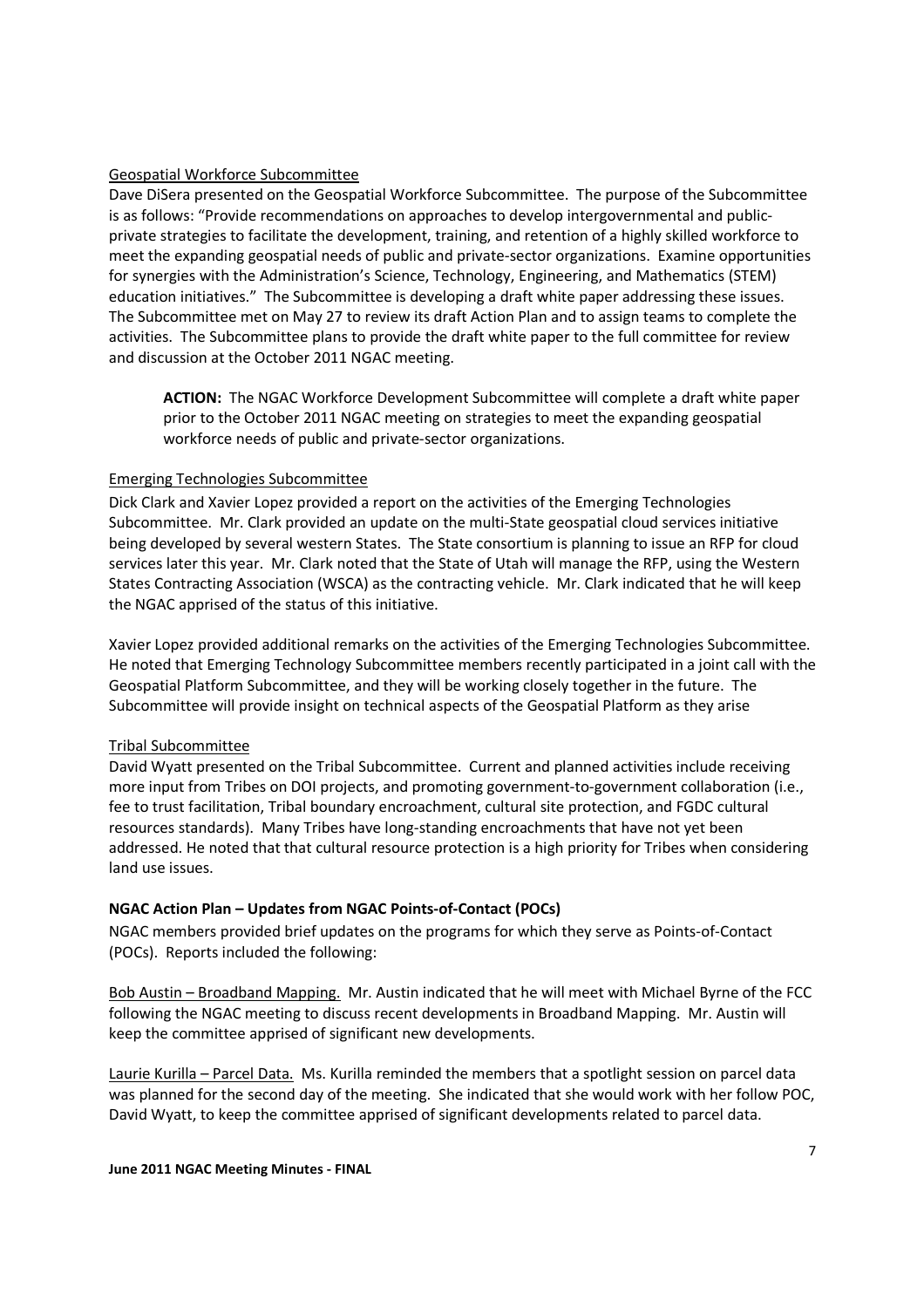Joanne Gabrynowicz – Geolocation Privacy. Prof. Gabrynowicz noted that a meeting of geospatial representatives and Federal Trade Commission (FTC) staff was held on April 27 to discuss the issue of geolocation privacy. She suggested that the NGAC should invite representatives from FTC to come to an NGAC meeting to discuss this issue further. Tony Spicci, who participated in the meeting with FTC, said that he understood that the FTC is primarily interested in privacy issues related to behavioral advertising (e.g., where an individual is located in relation to a business and sharing this data with other businesses or aggregators).

Gene Trobia – Transportation for the Nation. Mr. Trobia provided follow-up comments from the TFTN presentation earlier in the meeting. He expressed hope that stakeholders and partners would continue to support the development of this initiative.

Barney Krucoff – Address Data. Mr. Krucoff provided an overview of current activities related to address data. NTIA has been funding development of address points in rural areas within some states. FGDC has been surveying Federal agencies to use address points and geocoding, building a case for common data/services. NSGIC has published a brochure with descriptions and recommendations. He also discussed possible approaches for a project plan.

Tony Spicci – Imagery for the Nation. Mr. Spicci provided an overview of recent activities related to imagery, including activities of the NAIP program in cooperation with States and other partners. He also noted that the FGDC Steering Committee and Executive Committee have not taken any additional action of the IFTN initiative. He said that State/local governments are continuing their efforts to reduce the cost of imagery acquisition. He noted that implementation of IFTN approaches would help reduce duplication of effort and save money.

Gary Thompson – LightSquared/GPS Issue – Mr. Thompson provided an update on the LightSquared/GPS interference issue. He noted that the FCC is sponsoring tests to determine possible impacts of GPS from LightSquared, and that test results are expected by June 15.

Don McKay – National Geologic Mapping Program. Dr. McKay provided an update on activities of the National Geologic Mapping Program. He noted that FEDMAP pays for geologic mapping by USGS; STATEMAP pays for state geological surveys, and EDMAP is used for geologic mapping by students. Regional coalitions are also involved in geologic mapping activities.

Kass Green – Landsat. Ms. Green noted that Landsat 8 is on schedule for a launch in December 2012. Ms. Green also discussed the funding issues described in Anne Castle's presentation.

## **Day 1 Wrap-Up/Planning for Day 1**

The Chair made announcements regarding logistics and the next day's meeting.

## **Adjournment for Day 1**

The Chair adjourned the meeting at 5:00 p.m.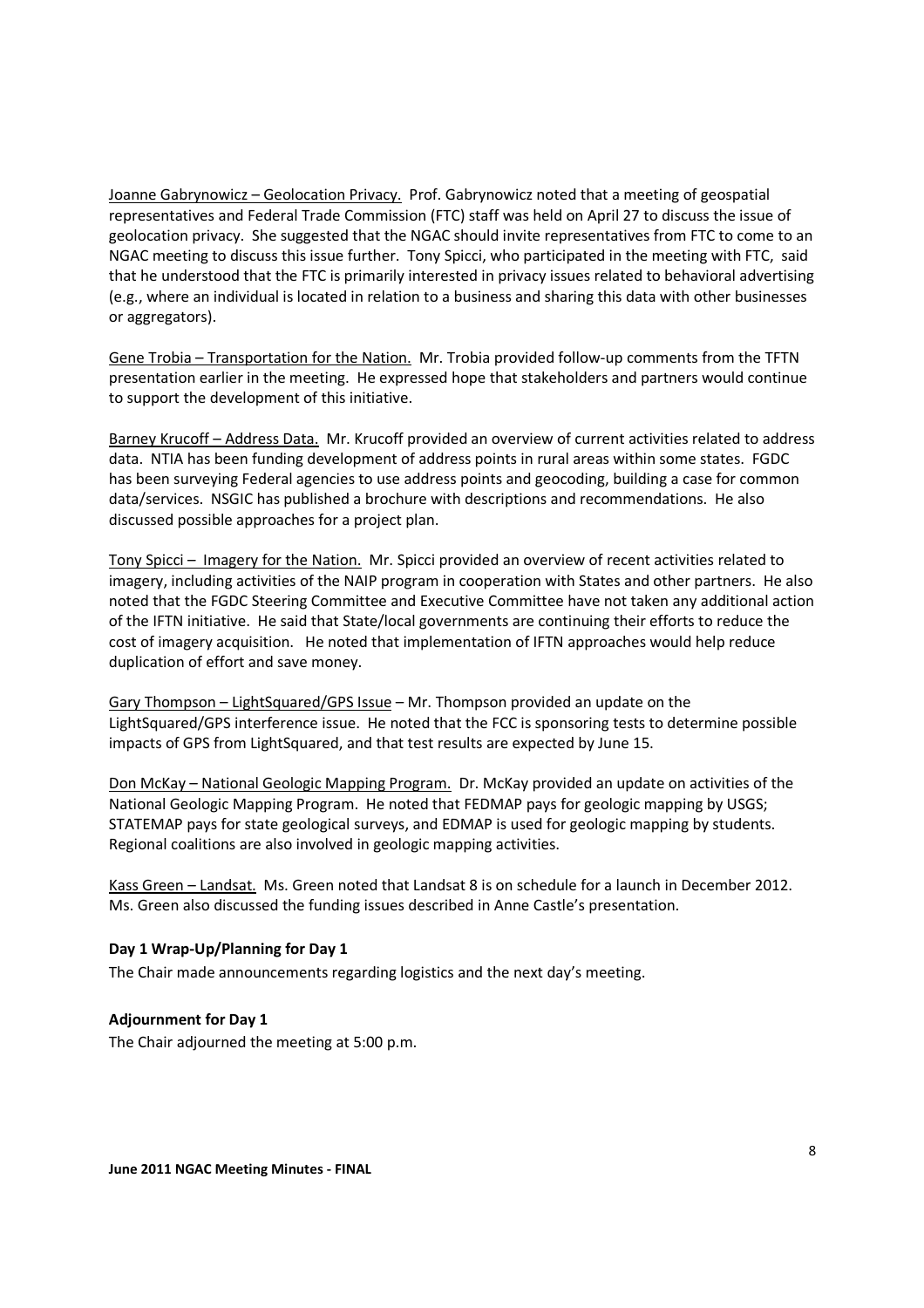### THURSDAY, JUNE 9

### **Welcome, Summary of Day 1, Overview of Agenda**

Dr. Jerry Johnston, NGAC Vice Chair, introduced Ms. Kass Green, who presented a video on Landsat. Following Ms. Green's presentation, Dr. Johnston gave a summary of the previous day's events, as well as an overview of the agenda.

#### **U.S. Department of Housing and Urban Development (HUD) Geospatial Activities**

Dr. Raphael Bostic, Assistant Secretary for Policy Development and Research at the Department of Housing and Urban Development (HUD), spoke to the NGAC on his agency's recent geospatial activities. Dr. Bostic spoke about the benefits of technology and the challenge of implementing it effectively. He emphasized the need to make geospatial technology more robust and how to more fundamentally integrate geospatial tools into the basic functions of an organization. He noted that there are technical staff who are responsible for integrating geospatial technology into an organization's activities, and there are non-technical people who will use it. Those two communities do often not use the same terminology, appreciate the same aspects of the tools, or use them in the same ways. Therefore, it is necessary to communicate in ways that both technical and non-technical communities understand. If this is not accomplished, geospatial technologies may be "toys" rather than tools.

Dr Bostic described how HUD recently convened an interagency group and demonstrated geospatial tools to decision makers to show them their usefulness in answering specific questions. The group picked three questions to demonstrate: 1) What should financially distressed cities do with excess land? 2) With respect to the foreclosure crisis: large concentrations of foreclosures are often a locus for fraud – how do we help banks identify potential problem areas?, and 3) Disasters – how do we use geospatial tools to help assist with flood recovery? Of the three topic areas, the third one (disasters) was the most successful. Dr. Bostic said he was struck by how little people knew about geospatial technology and its potential to make decision making easier and conversations more straightforward. He discussed the need to use targeted strategies to get useful tools to decision makers. The geospatial community needs to collectively explore how to do that. He stated that there needs to be a focus on state and local governments, as there is a lot of variation in capability and capacity in these sectors. Dr. Bostic also highlighted how FGDC and NGAC can help. Production of best practices, glossaries, and guidance documents would be helpful, particularly when they are expressed in layman's terms. He also noted that the NGAC paper on Best Practices for Local Government Geospatial Programs was very helpful, and that he had made good use of it.

#### **Parcel Data Spotlight Session**

Laurie Kurilla introduced a panel discussion on land parcel data issues. The session included updates and discussion on parcel data activities related to the FGDC Cadastral Subcommittee, HUD, and Tribal lands. Ms. Kurilla provided a summary of the recommendations from the 2008 National Research Council (NRC) report, "National Land Parcel Data: A Vision for the Future." In October 2008, NGAC endorsed the recommendations in the NRC report and identified a set of comments related to the recommendations. The panel discussion included the following presentations:

#### FGDC Cadastral Data Subcommittee

Don Buhler (BLM) gave a presentation on the activities of the FGDC Cadastral Data Subcommittee. Topics included the following:

• Public Land Survey System, including BLM stewardship and State/County stewardship activities.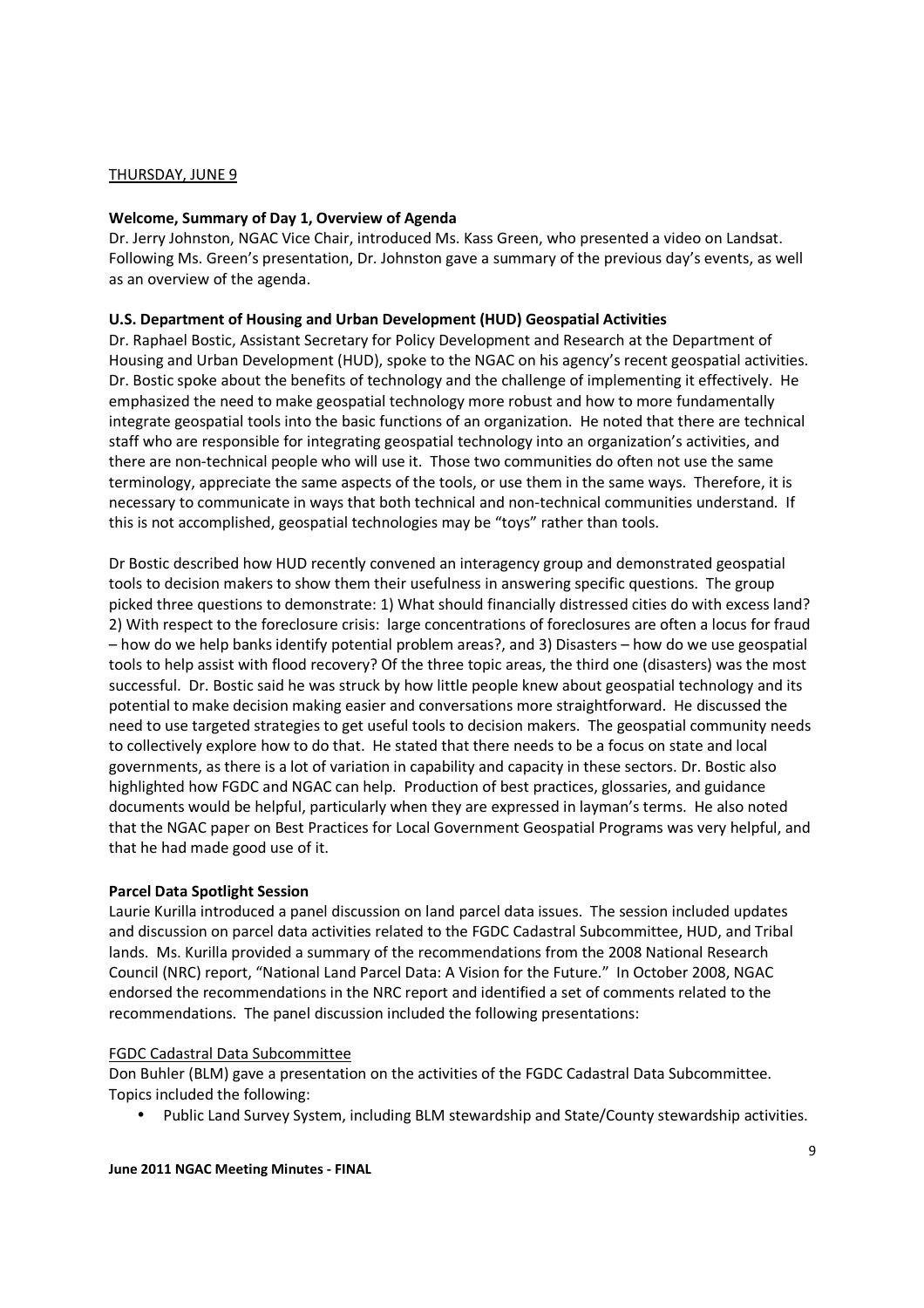- Parcel Data, including a workgroup effort to identify and verify the definition of federal parcels and the attributes for core publication data for federal parcels.
- A survey of states to ascertain the status of parcel data completion, which was completed in early 2010 (http://www.nationalcad.org/showdocs.asp?docid=1158&navsrc=Project).
- Wildland Fire Parcel Standardization, with a focus on Eastern States.
- Mortgage Study Update the Cadastral Subcommittee is working with the Federal Reserve on technical and data issues regarding the implementation of new parcel data requirements.

### HUD Parcel Data Activities

Jon Sperling (HUD) presented on HUD parcel data activities. HUD's involvement has been relatively recent, and has mostly related to the private sector. Mr. Sperling presented a case study on the geospatial support HUD provided in the aftermath of Hurricane Katrina. Their efforts involved damage assessment, as well as recovery grants and loans. Parcel data assisted in identifying damaged properties that were eligible for recovery grants, enabling state or local governments to reach out to land owners and provide assistance.

### Tribal Parcel Data Activities

Richard Moore (DOI) presented on tribal parcel data activities. He gave a brief overview of how Tribes relate to the Federal government as context for the discussion. Mr. Moore described the roles of the different DOI bureaus and offices involved in Trust activities, and he described the Trust Asset Accounting and Management System (TAAMS), which includes records related to title and leasing of lands. The TAAMS Spatial Report and Pilot Study, undertaken in 2008, are helping to address a number of cadastral issues.

David Wyatt presented on Tribal land records issues related to the Eastern Band of Cherokee Indians. The tribe is consolidating its geospatial information and developing workflows and applications to support this effort. The tribe is developing a project dashboard and has undertaken a parcel data conversion project. The goal of the parcel data conversion project is to convert the Federal/Tribal hard copy legal land records into electronic files. There are a variety of naming conventions in land documents, and there are many orphan/missing documents that need to be identified and reconciled.

## **Public Comment Period**

Brady Foust (Core Logic) – Mr. Foust provided an overview of CoreLogic's parcel mapping activities. CoreLogic is building a national parcel data map – they have about 88% coverage of the country and they are committed to building out the entire nation. CoreLogic's data is geo-rectified and seamless. Mr. Foust indicated that CoreLogic is interested in exploring public-private partnerships.

Butch Lazorchak (Library of Congress) – Mr. Lazorchak provided an update on the recent activities of the National Digital Information Infrastructure and Preservation Program (NDIIPP). He noted that the initial version of Geopreservation.org (www.geopreservation.org) has been released and he encouraged NGAC members to visit the site. He also provided an update on the GeoMAP project, including new publications which will soon be issued. Mr. Lazorchak also announced upcoming meetings of the FGDC Historical Data Working Group and the GeoPDF Working Group.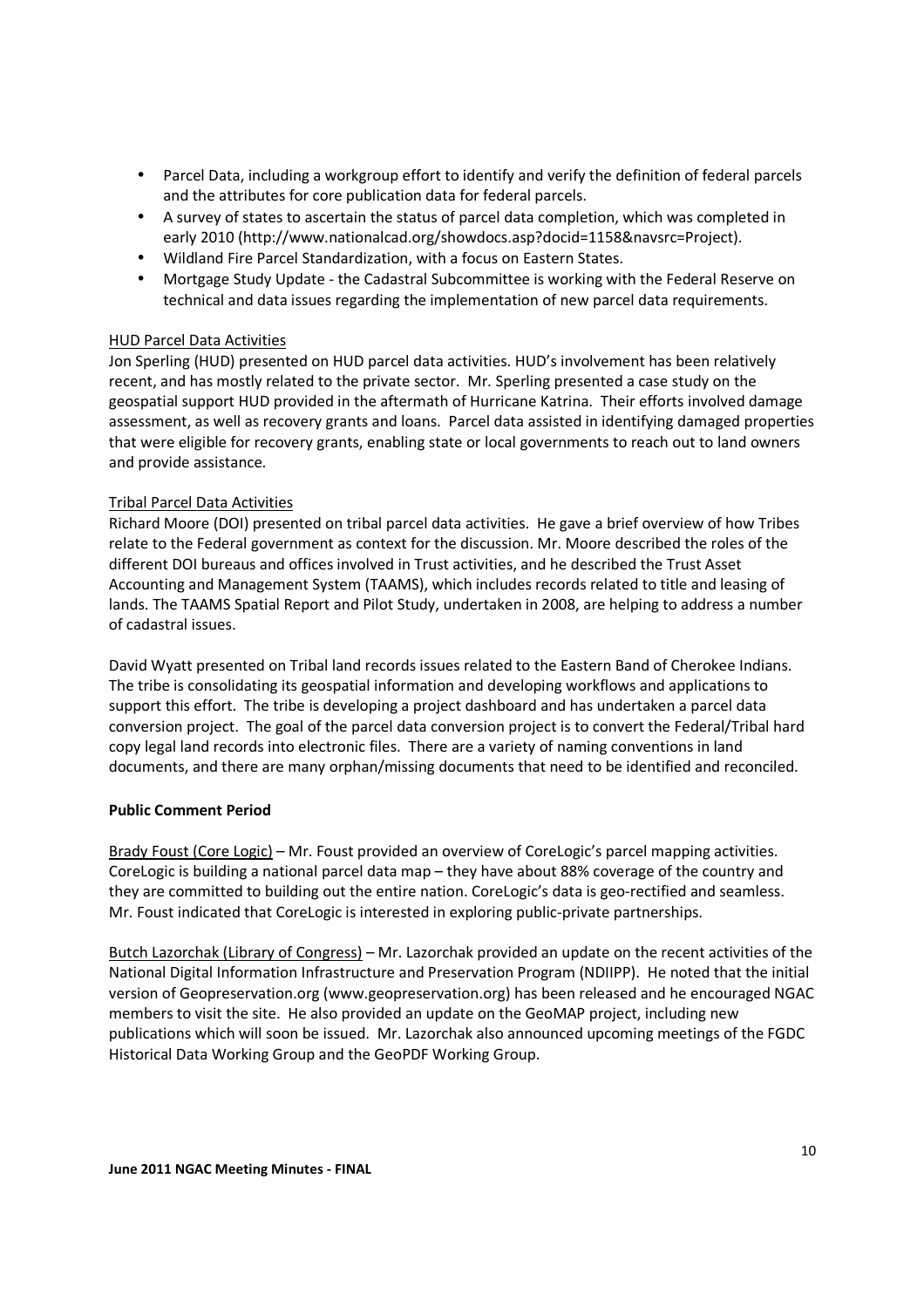Dennis Klein (Boundary Solutions) – Mr. Klein provided an update on Boundary Solutions' Seamless USA project. He emphasized the importance of records transparency, and noted that there is a significant difference in tax-based growth between closed-record and open-record counties.

Robin Parrish (Invitia) – Mr. Parrish encouraged FGDC and the NGAC to consider using open standards and OGC processes as foundations for building the Geospatial Platform. He noted that this approach has been successful in other countries.

#### **Follow-Up Actions**

The NGAC addressed several follow-up actions:

#### Best Practices for Interagency Data Sharing

Bob Austin led a follow-up discussion about the NGAC paper on Best Practices for Interagency Data Sharing. He noted that the project team had incorporated changes and suggestions made by committee members. The NGAC approved on the following actions:

**DECISION:** The NGAC adopted with minor revisions the Best Practices for Interagency Data Sharing paper developed by the interagency data sharing work group.

**ACTION:** NGAC members are asked to provide any final editorial comments on the paper by June 17, 2011.

#### TFTN Actions/Recommendations

Following up on the discussion during Day 1 of the meeting on Transportation for the Nation, the NGAC approved the following actions:

**ACTION:** NGAC members are encouraged to offer any final comments on the draft Transportation to the Nation (TFTN) Strategic Plan to Steve Lewis (US-DOT) as soon as possible.

**RECOMMENDATION:** The NGAC commends the U.S. Department of Transportation (US-DOT) for developing the new Transportation for the Nation (TFTN) Strategic Plan through the engagement of the stakeholder community. The NGAC encourages US-DOT to develop a business plan as the next step in the development of TFTN.

#### FAA/LiDAR Issue

Following discussion on the FAA/LiDAR issue, the NGAC approved the following recommendation:

**RECOMMENDATION:** The NGAC recommends that the FGDC work collaboratively with the Federal Aviation Administration (FAA) to avoid adverse impacts to the geospatial community in the implementation of potential FAA statutory or regulatory language banning the use of laser pointers aimed at aircraft. The members of the NGAC are concerned that the potential new language may result in adverse impacts to data collections using LiDAR (Light Detecting And Ranging) and similar technologies. The NGAC is concerned that the broad nature of the laser pointer language could cause unintended consequences to LiDAR collection activities, resulting in impacts to government programs, industry, and the public. The NGAC is willing to provide recommendations to the FGDC and FAA, as needed, to help provide the perspective of the geospatial community on this issue.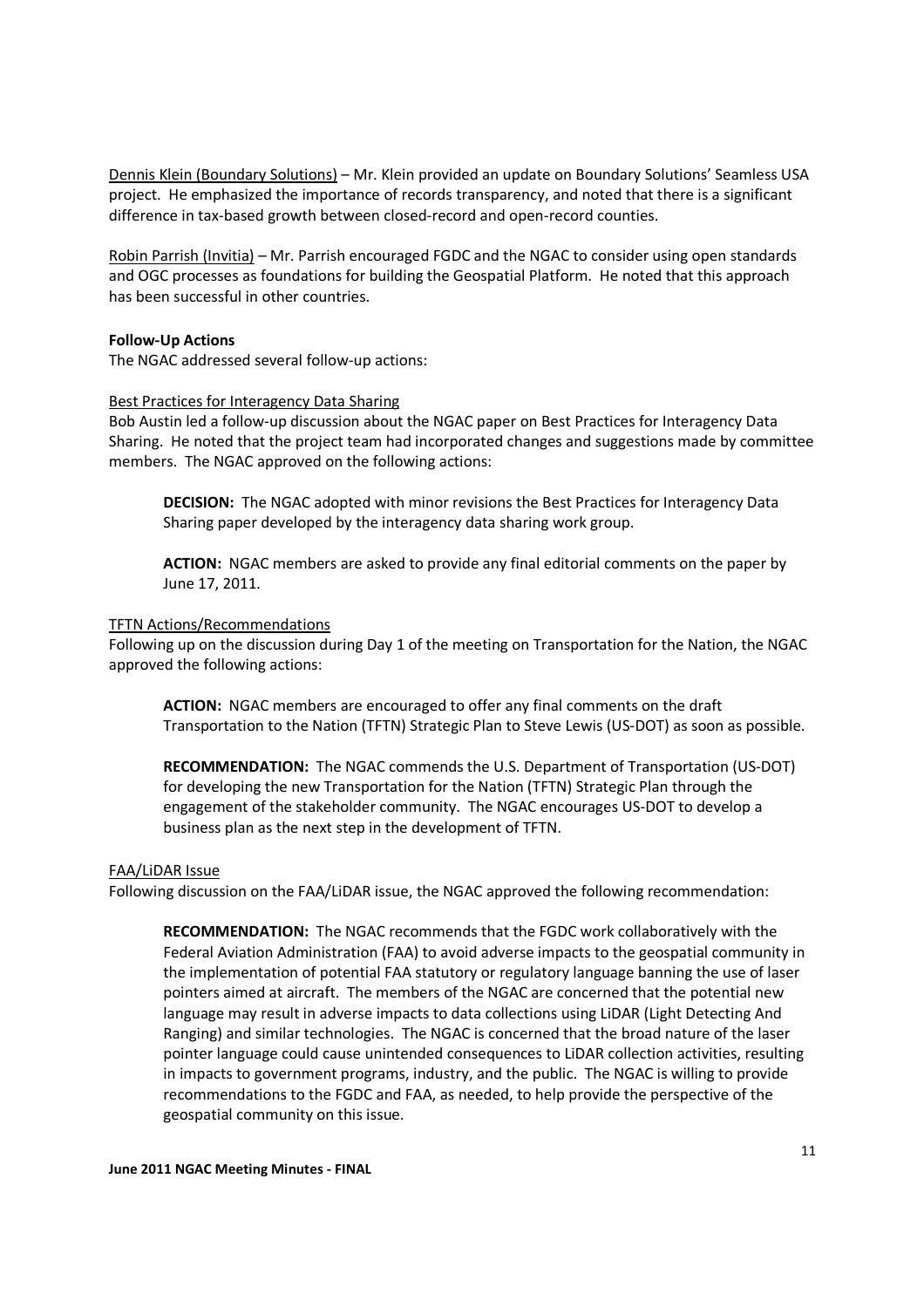### **Lightning Sessions/Community Announcements**

This session provided the opportunity for NGAC members to give brief talks on topics of interest to the Committee:

Cindi Salas discussed the LightSquared/GPS Interference issue. She noted that several Members of Congress have expressed concern about possible impacts to GPS. Other committee members expressed interest in keeping apprised of new developments related to this issue.

Joanne Gabrynowicz discussed the Journal of Space Law, where she serves as Editor. She also noted that President Obama recently signed a bill creating a new title in the U.S. Code pertaining to national space programs. All U.S. space law reaching back 50 years is now included in Title 51. If anyone wants to know more about this topic, they are encouraged to contact Prof. Gabrynowicz.

Dave Cowen gave a presentation on "Things I Learned in Pennsylvania." He was invited to present a keynote at a Pennsylvania state GIS meeting in May, and he shared observations from the meeting. Dr. Cowen noted that the Commonwealth of Pennsylvania does not have an official state GIS council. He also noted that only 4 counties out of 67 are sharing their parcel data, while CoreLogic has parcel data for 66 out of 67 counties.

### **Meeting Summary/Wrap-Up**

The results and actions from the meeting were briefly summarized. The next NGAC meeting is planned for October 4-5, 2011 in Shepherdstown, WV. Potential agenda topics include the following:

- Innovative Strategies white paper
- Geospatial Workforce Development white paper
- Feedback from FGDC on NGAC recommendations
- Address data issues
- Geolocation privacy
- Tribal geospatial issues
- Update on Geospatial Platform
- Library of Congress geospatial policy papers

#### **Meeting Adjournment**

The Chair adjourned the meeting at 4:00 p.m.

#### **Certification**

I hereby certify that, to the best of my knowledge, the foregoing minutes are accurate and complete.

David Cowen, Chair, National Geospatial Advisory Committee

Ivan DeLoatch, Designated Federal Officer, National Geospatial Advisory Committee

These minutes will be formally considered by the Committee at its next meeting, and any corrections or notations will be incorporated in the minutes of that meeting.

## **NOTE – These minutes were approved by the NGAC on October 4, 2011**